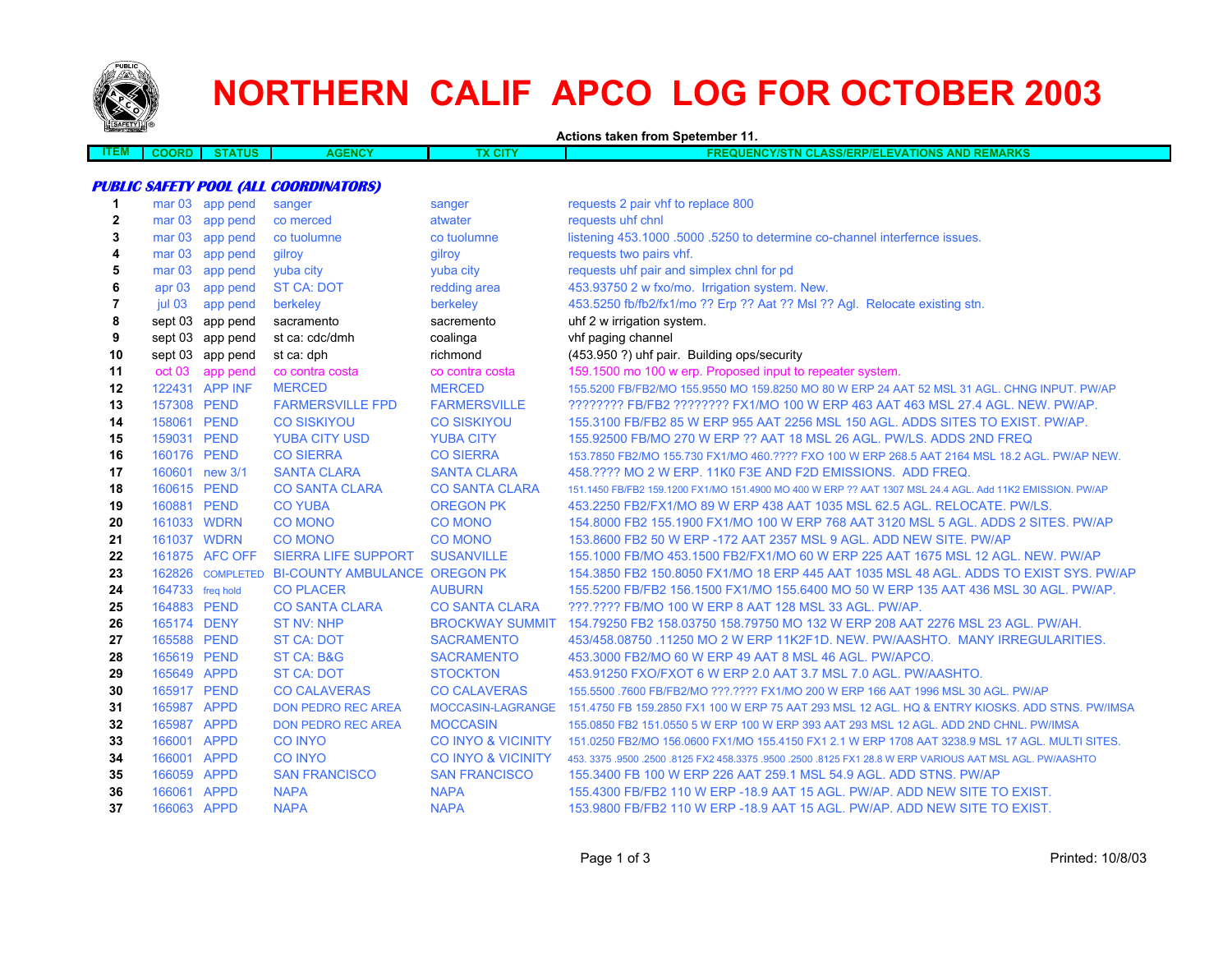| 38                      | 165987 APPD |                 | <b>DON PEDRO REC AREA</b>      |                         | MOCCASIN-LAGRANGE 151.4750 FB 159.2850 FX1 100 W ERP 75 AAT 293 MSL 12 AGL. HQ & ENTRY KIOSKS, ADD STNS, PW/IMSA              |
|-------------------------|-------------|-----------------|--------------------------------|-------------------------|-------------------------------------------------------------------------------------------------------------------------------|
| 39                      | 165987 APPD |                 | <b>DON PEDRO REC AREA</b>      | <b>MOCCASIN</b>         | 155,0850 FB2 151,055 MO 5 W ERP 100 W ERP 393 AAT 293 MSL 12 AGL. ADD 2ND CHNL, PW/IMSA                                       |
| 40                      | 166300 APPD |                 | <b>PALM DRIVE HOSPITAL</b>     | <b>SEBASTOPOL</b>       | 155,4300,355 FB/MO 157,4500 FB 100 W ERP -25.5 AAT 32 MSL 23 AGL, PW/IMSA, RESTORE.                                           |
| 41                      | 166460 APPD |                 | <b>SAN FRANCISCO, CI/CO</b>    | <b>SAN FRANCISCO</b>    | 155,3400 FB 100 W ERP -41.2 AAT 72 MSL 19.1 AGL, ADD STNS, PW/AP                                                              |
| 42                      | 166748 APPD |                 | <b>CO MONO</b>                 | <b>CO MONO</b>          | 153,8600,9200 154,0250 FB2/MO 30 W ERP 927 AAT 3039 MSL 40 AGL, PW/AP, RESTORE.                                               |
| 43                      | 166753 APPD |                 | <b>CO MONO</b>                 | <b>CO MONO</b>          | 153,8600 154,8000 FB2/MO 75 W ERP 392.9 AAT 3064 MSL 4 AGL, PW/AP, ADDS SITES TO EXIST.                                       |
| 44                      | 166754 APPD |                 | <b>CO PLUMAS</b>               | <b>CO PLUMAS</b>        | 154.1900 155.0850 FB2/MO 155.30250 FB2T 150.78250 FX1T 28 W ERP 708.4 AAT 2229 MSL 9 AGL. MODS/ADDS PW/IMSA                   |
| 45                      | 166762 APPD |                 | <b>CORCORAN</b>                | <b>CORCORAN</b>         | 453/458,16250 FB2/MO 60 W ERP 12 AAT 61 MSL 6 AGL, NEW TRANSIT, PW/AASHTO.                                                    |
| 46                      | 167028 APPD |                 | <b>CO CONTRA COSTA</b>         | <b>LIVERMORE</b>        | 153.8300 .2050 .2650 .2800 .2950 .3850 MO 100 W ADDS 20K0F2D EMISSION. PW/AASHTO                                              |
| 47                      | 167029 APPD |                 | <b>CO CONTRA COSTA</b>         | <b>CONCORD</b>          | 151,0250 156,0450 MO 100 W ERP 0 AAT 0 MSL 0 AGL, 20K0F2D ONLY, PW/AASHTO                                                     |
| 48                      | 167030 DENY |                 | <b>CO CONTRA COSTA</b>         | <b>VARIOUS</b>          | 151.0250 FX1T 153.8150 .8300 154.2050 .2800 .3850 FB/FBT 300 W ERP V AAT V MSL V AGL ALL EMISSIONS, PW/AASHTO                 |
| 49                      | 167031 DENY |                 | <b>CO CONTRA COSTA</b>         | <b>PLEASANT HILL</b>    | 153.8150 FB 300 W ERP -104 AAT 37 MSL 31 AGL, ALL EMISSIONS, PW/AASHTO                                                        |
| 50                      | 167031 DENY |                 | <b>CO CONTRA COSTA</b>         | <b>CROCKETT</b>         | 153,8150 .8300 154,2800 .3850 156,0450 FB 133 W ERP 213 AAT 273 MSL 36.6 AGL. ALL EMISSIONS, PW/AASHTO,                       |
| 51                      | 167031 DENY |                 | <b>CO CONTRA COSTA</b>         | <b>RICHMOND</b>         | 153.8150 154.2800 .3850 156.0450 FB 86 AAT 113 MSL 19 AGL, ALL EMISSIONS, PW/AASHTO                                           |
| 52                      | 167283 APPD |                 | <b>CO SANTA CLARA</b>          | <b>CO SANTA CLARA</b>   | 155.790 FB/FB2 10 W ERP -21 AAT 26.5 MSL 15.9 AGL, 8K3F1E, COURTS, PW/AP.                                                     |
| 53                      | 167309 APPD |                 | <b>SAN MATEO</b>               | <b>SAN MATEO</b>        | 482.9875 FB2 287 W ERP ? AAT 221 MSL 9 AGL, MODS EXISTING, PW/AP.                                                             |
| 54                      | 167372 APPD |                 | <b>DON PEDRO REC AREA</b>      | <b>MOCCASIN</b>         | 155,0500 FB2/MO 159,0150 MO 35 W ERP 393.8 AAT 899 MSL 18 AGL, PW/IMSA.                                                       |
| 55                      | 167376 DENY |                 | <b>CO CONTRA COSTA</b>         | <b>PLEASANT HILL</b>    | 153,8150 FB 300 W ERP -104 AAT 37 MSL 31 AGL, ALL EMISSIONS, PW/AASHTO                                                        |
| 56                      | 167376 DENY |                 | <b>CO CONTRA COSTA</b>         | <b>CROCKETT</b>         | 153,8150,8300 154,2800,3850 133 W ERP 213 AAT 273 MSL 36.6 AGL, ALL EMISSIONS, PW/AASHTO,                                     |
| 57                      | 167376 DENY |                 | <b>CO CONTRA COSTA</b>         | <b>RICHMOND</b>         | 153.8150 154.2800 .3850 FB 86 AAT 113 MSL 19 AGL, ALL EMISSIONS, PW/AASHTO                                                    |
| 58                      | 167378 DENY |                 | <b>CO CONTRA COSTA</b>         |                         | HIGHLAND PK (LIVERMORE) 151,1000 153,8150 154,3850 FB 9 W ERP 155,8200 300 W ERP 798 AAT 786 MSL 12 AGL. ALL EMSNS, PW/AASHTO |
| 59                      | 167378 DENY |                 | <b>CO CONTRA COSTA</b>         | <b>BALD PK (ORINDA)</b> | 151,1000 153,8150 154,3850 FB 45 W ERP 155,8200 300 W ERP 485 AAT 583 MSL 32 AGL, ALL EMSNS, PW/AASHTO                        |
| 60                      | 167378 DENY |                 | <b>CO CONTRA COSTA</b>         |                         | KRAGOR PK (CLAYTON) 151.1000 153.8150 154.3850 FB 45 W ERP 155.8200 300 W ERP 409 AAT 577 MSL 27 AGL. ALL EMSNS. PW/AASHTO    |
| 61                      | 167553 PEND |                 | <b>CO YUBA</b>                 | <b>MARYSVILLE</b>       | 458,8750 FX1 65 W ERP 0 AAT 19 MSL 6.1 AGL, PW/AP, STATE P TO P NET.                                                          |
| 62                      |             | 167693 NEW 10/2 | <b>HOLLISTER</b>               | <b>HOLLISTER</b>        | 458,93750 FXO 1.5 W ERP -114.8 AAT 65.5 MSL 10 AGL, DATA LINK, PW/AP.                                                         |
| 63                      | 167696 APPD |                 | <b>CO MARIPOSA</b>             | <b>MARIPOSA</b>         | 453,96250 FXO 1.5 W ERP 43.2 AAT 688.8 MSL 7 AGL, DATA LINK, PW/AP,                                                           |
| 64                      |             | 167935 NEW 10/1 | <b>LOWER LAKE WATER DIST 1</b> | <b>LOWER LAKE</b>       | 154,0250 FB/MO 149 W ERP -121.5 AAT 419 MSL 10 AGL, PW/AP, Relocate.                                                          |
| 65                      | 167965 APPD |                 | CO KERN (fyi)                  | <b>CHOLOME (SLO)</b>    | 154,8600 FB/FB2/MO 158,8200 MO 158 W ERP 64.4 AAT 573.0 MSL 22.9 AGL, PW/AASHTO,                                              |
| 66                      |             | 167996 NEW 10/1 | <b>CO SOLANO</b>               | <b>CO SOLANO</b>        | 453.1000 .92500 FB/FB2/FX1/MO. MAKES DATA CORRECTIONS ON EXIST SYSTEM. PW/AP.                                                 |
| 67                      |             | 168112 NEW 10/6 | <b>CO STANSILAUS</b>           | <b>PATTERSON</b>        | 453.5250 FB/FB2/FX1/MO 23 ERP 541 AAT 1005 MSL 28.3 AGL, PW/IMSA.                                                             |
| <b>470-512 MHz POOL</b> |             |                 |                                |                         |                                                                                                                               |
| 68                      |             | nov 02 app pend | st ca: oes                     | bay area (coord chnl)   | ???.???? Fb/fb2/fx1/mo ?? W erp ?? Aat ??msl ??agl. Bay inter-agency intercom.                                                |

|  | 68 nov 02 app pend st ca: oes |           | bay area (coord chnl) ???.???? Fb/fb2/fx1/mo ?? W erp ?? Aat ??msl ??agl. Bay inter-agency intercom. |
|--|-------------------------------|-----------|------------------------------------------------------------------------------------------------------|
|  | 69 aug 03 app pend san mateo  | san mateo | 482.98750 fb2/mo 274 w erp 85 aat 221 msl 9 agl. Pw. Add freq to exist system.                       |